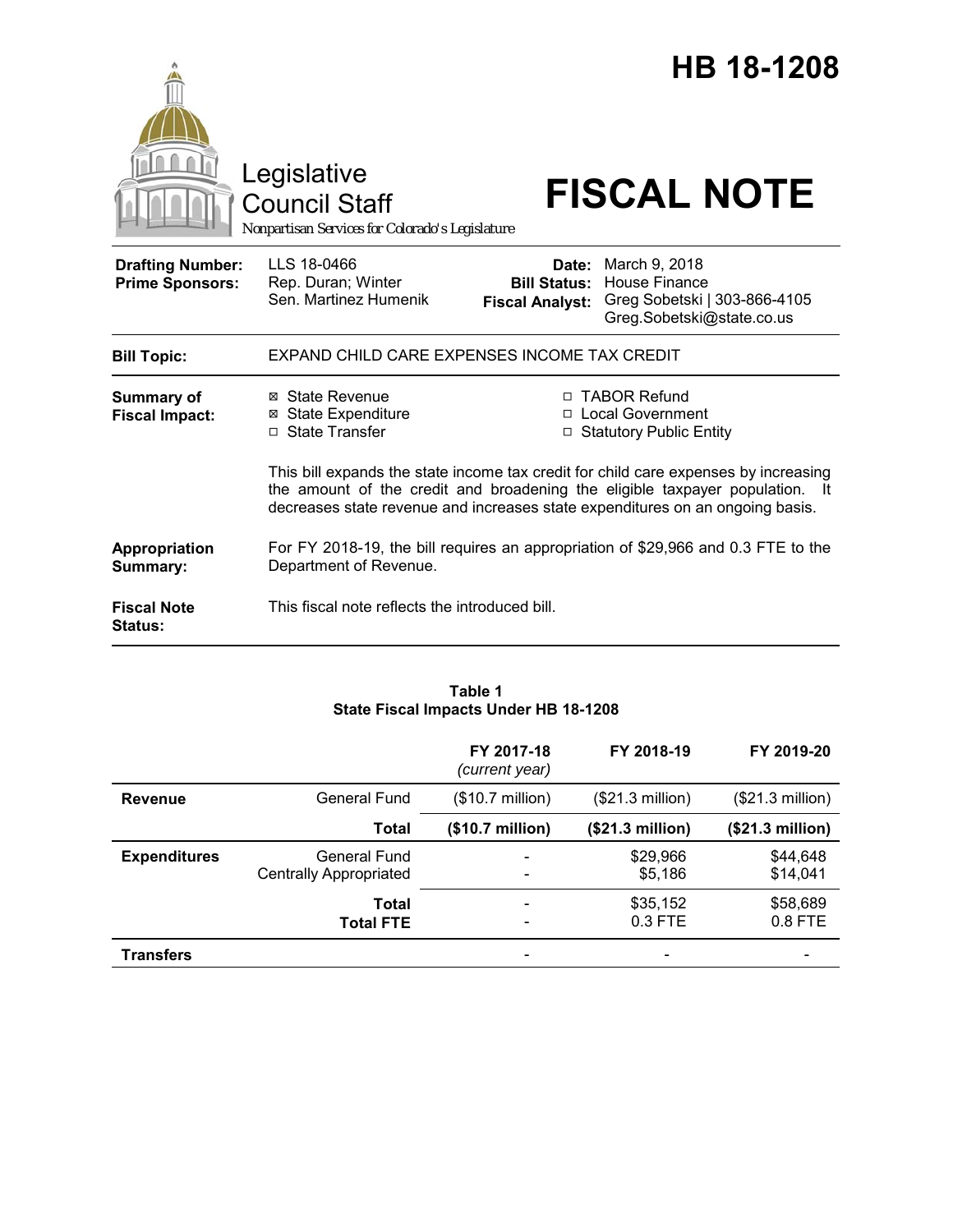March 9, 2018

## **Summary of Legislation**

Beginning in the current tax year 2018, this bill expands the state income tax credit for child care expenses.

The credit is available to taxpayers who claim a child care expenses credit on their federal income tax return. Under current law, taxpayers with adjusted gross income (AGI) of \$60,000 or less are eligible to claim the state credit. The credit is equal to:

- 50 percent of the federal credit for taxpayers with AGI of \$25,000 or less;
- 30 percent of the federal credit for taxpayers with AGI of \$25,001 to \$35,000; and
- 10 percent of the federal credit for taxpayers with AGI of \$35,001 to \$60,000.

This bill allows taxpayers with AGI of up to \$150,000 to claim the state credit. Under the bill, the state credit is equal to 80 percent of the federal credit for all eligible taxpayers.

## **Background**

The federal child and dependent care expenses credit is available for individuals who pay child care expenses for a dependent child under the age of 13. Child care may be provided inside or outside of the home, and the taxpayer must report the persons or organizations providing child care on their tax return. The amount of expenses upon which the federal credit is based is capped at \$3,000 for a taxpayer with one qualifying child and \$6,000 for a taxpayer with two or more qualifying children. Based on the taxpayer's AGI, this amount is multiplied by a percentage between 35 percent and 20 percent for the purposes of determining the credit's value. Example calculations are provided in Table 2.

| <b>Taxpayer AGI</b> | Percentage<br><b>Adjustment</b> | <b>Credit Cap for One</b><br><b>Dependent Child</b> | <b>Credit Cap for Two or</b><br><b>More Dependent Children</b> |
|---------------------|---------------------------------|-----------------------------------------------------|----------------------------------------------------------------|
| Up to \$15,000      | 35 percent                      | \$1,050                                             | \$2,100                                                        |
| \$25,000            | 30 percent                      | \$900                                               | \$1,800                                                        |
| \$35,000            | 25 percent                      | \$750                                               | \$1,500                                                        |
| \$43,001 and up     | 20 percent                      | \$600                                               | \$1,200                                                        |

#### **Table 2 Federal Child Care Expenses Tax Credit Caps**

## **State Revenue**

This bill is expected to decrease income tax revenue to the General Fund by \$10.7 million in the current FY 2017-18 and by \$21.3 million annually beginning in FY 2018-19. The revenue impact for FY 2017-18 represents a half-year impact for tax year 2018 on an accrual accounting basis. The estimated effects of the bill on taxpayers of different AGI levels are presented in Table 3.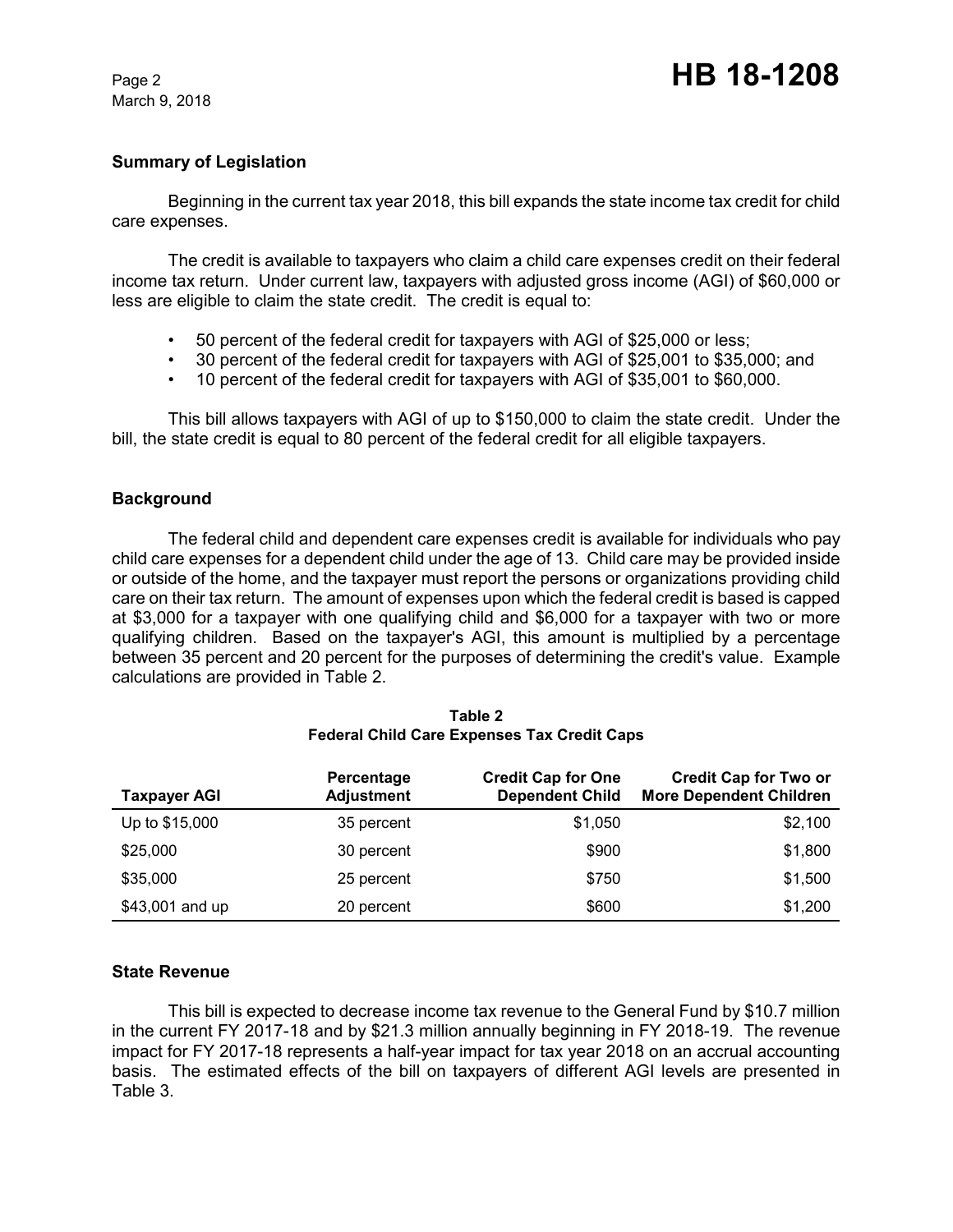March 9, 2018

| <b>Taxpayer</b><br>AGI   | Number of<br><b>Taxpayers</b> | Average<br>Federal<br><b>Credit</b> | <b>Current Law</b> | <b>Average State Credit</b><br>HB 18-1208 | <b>Total GF</b><br>Revenue<br><b>Reduction</b> | HB 18-1208<br><b>Fiscal Impact</b> |
|--------------------------|-------------------------------|-------------------------------------|--------------------|-------------------------------------------|------------------------------------------------|------------------------------------|
| Up to<br>\$25,000        | 3.200                         | \$313                               | \$156              | \$250                                     | $$0.8$ million)                                | (\$0.3 million)                    |
| \$25,001 to<br>\$35,000  | 7.000                         | \$550                               | \$165              | \$440                                     | (\$3.1 million)                                | $($1.9$ million)                   |
| \$35,001 to<br>\$60,000  | 14.100                        | \$525                               | \$53               | \$420                                     | $($5.9$ million)                               | $($5.2$ million)                   |
| \$60,001 to<br>\$150,000 | 33.100                        | \$525                               | $$0*$              | \$420                                     | $($13.9$ million)                              | $($13.9$ million)                  |
| <b>Total</b>             | 57,400                        | \$516                               | \$99*              | \$413                                     | (\$23.7 million)                               | (\$21.3 million)                   |

**Table 3 Estimated Taxpayer Impact of HB 18-1208 for Tax Year 2018**

*\*Average state credit amount under current law omits taxpayers with AGI of \$60,001 or greater.*

**Assumptions.** Based on prior year populations claiming the federal and state child care expenses credits, the bill is assumed to increase the amount of the credit for about 24,300 taxpayers who claim the state credit under current law, and to expand the credit to an additional 33,100 taxpayers who are ineligible to claim the state credit under current law because their AGI exceeds \$60,000. Because the allowable federal credit is the same for all taxpayers with AGI of \$43,001 and up, the amount of the federal tax credit claimed by taxpayers with AGI exceeding \$60,000 is assumed to resemble the amount of the federal credit claimed by taxpayers with AGI between \$43,001 and \$60,000 under current law.

## **TABOR Impact**

The bill decreases state revenue subject to TABOR by \$10.7 million in the current FY 2017-18 and \$21.3 million in FY 2018-19 and subsequent years. State revenue is not currently expected to exceed the TABOR limit through FY 2019-20 and no refund is required. Therefore, the bill is not expected to impact TABOR refunds in these years. However, refunds in future years when the state next collects a TABOR surplus will be reduced.

#### **State Expenditures**

This bill increases General Fund expenditures by \$35,152 and 0.3 FTE in FY 2018-19 and by \$58,689 and 0.8 FTE in FY 2019-20 and subsequent fiscal years. Expenditures are summarized in Table 4 and described below.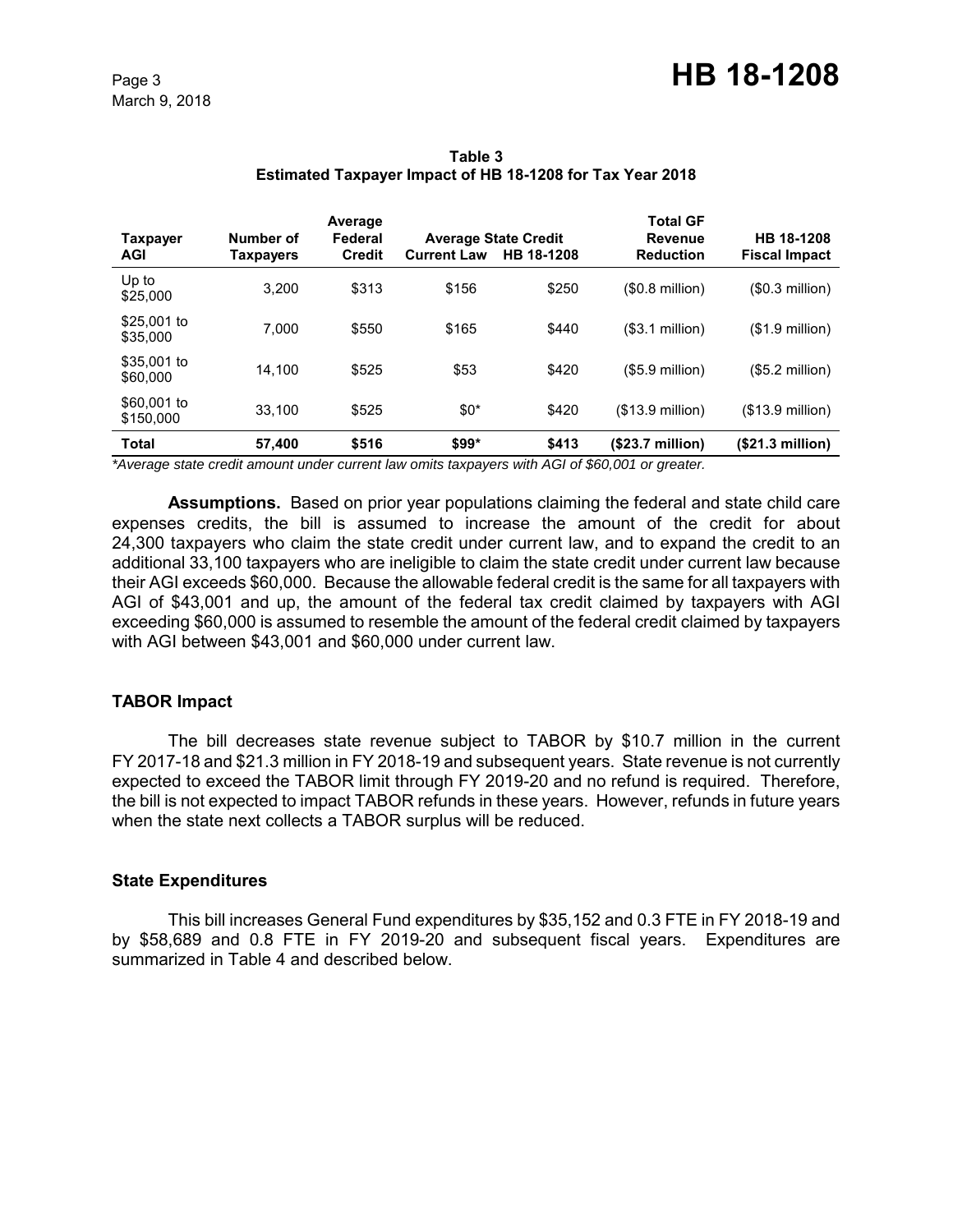|                                                    | FY 2018-19 | FY 2019-20 |
|----------------------------------------------------|------------|------------|
| <b>Department of Revenue</b>                       |            |            |
| <b>Personal Services</b>                           | \$13,523   | \$38,380   |
| <b>Operating Expenses and Capital Outlay Costs</b> | \$4.703    | \$760      |
| <b>Computer Programming and Testing</b>            | \$5,090    | -          |
| Document Management                                | \$6,650    | \$5,508    |
| Centrally Appropriated Costs*                      | \$5.186    | \$14.041   |
| <b>Total Cost</b>                                  | \$35,152   | \$58,689   |
| <b>Total FTE</b>                                   | $0.3$ FTE  | $0.8$ FTE  |

**Table 4 Expenditures Under HB 18-1208**

 *\* Centrally appropriated costs are not included in the bill's appropriation.*

**Personal services.** Based on the assumption that the bill allows an additional 33,100 taxpayers to claim the income tax credit, workload in the Department of Revenue Taxpayer Service Division is expected to increase by 0.3 FTE in FY 2018-19 and 0.8 FTE beginning in FY 2019-20 to administer the credit, verify eligibility, and correspond with taxpayers. Workload estimates are based on actual workload for the current law credit. The estimate for FY 2018-19 is based on the assumption that administration of the expanded credit will begin in January 2019 for income tax returns filed for tax year 2018, and reflects the General Fund pay date shift for June 2019.

**Computer programming and testing.** This bill requires changes to the department's GenTax software system. Changes are programmed by a contractor at a rate of \$250 per hour. The changes in this bill are expected to increase expenditures by \$1,250, representing 5 hours of programming. All GenTax programming changes are tested by department staff. Testing for this bill will require the expenditures for contract personnel totaling \$3,840, representing 160 hours of testing at a rate of \$24 per hour.

**Document management.** The bill requires changes to one tax form at a cost of \$1,200 in FY 2018-19 only. Additional document management costs are for the processing of paper income tax returns and for mailing costs for correspondence with taxpayers. A portion of these costs occur in the Department of Personnel and Administration and are paid with reappropriated Department of Revenue funds.

**Centrally appropriated costs.** Pursuant to a Joint Budget Committee policy, certain costs associated with this bill are addressed through the annual budget process and centrally appropriated in the Long Bill or supplemental appropriations bills, rather than in this bill. These costs, which include employee insurance, supplemental employee retirement payments, and leased office space, are estimated to be \$5,186 in FY 2018-19 and \$14,041 beginning in FY 2019-20.

## **Effective Date**

The bill takes effect August 8, 2018, if the General Assembly adjourns on May 9, 2018, as scheduled, and no referendum petition is filed.